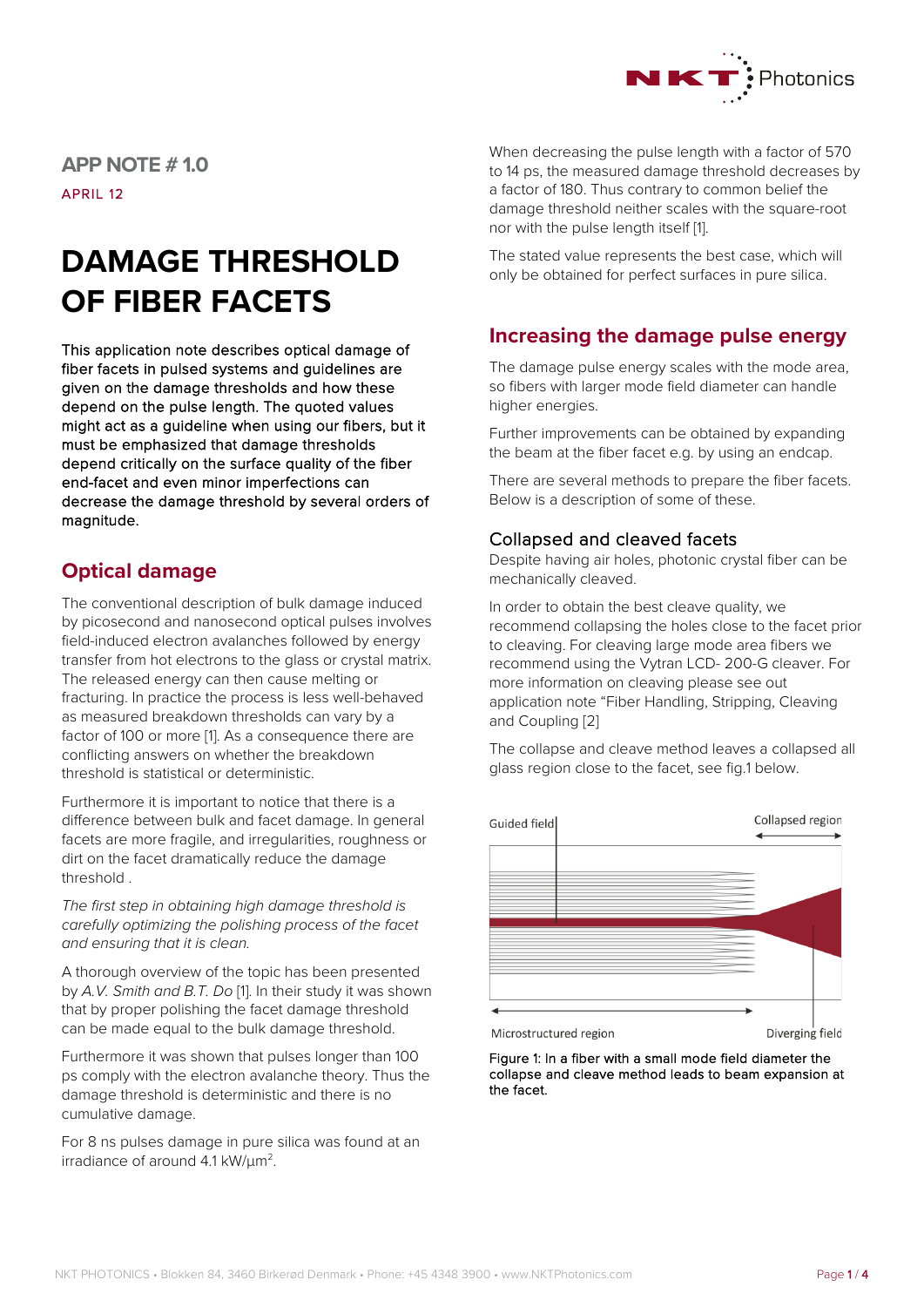

In the collapsed region the light is unguided and thus diverges, leading to a larger field at the end facet. The divergence angle is inverse proportional to the mode field diameter, and thus the divergence can be large in typical non-linear fibers, while it is normally fairly small in large mode area fibers.

#### Polished fiber facets

A second option is polishing the fiber facet. Here the fiber is typically hand cleaved, collapsed and polished in several steps to obtain a smooth and clean surface. Polishing enables a large reproducibility of the angles as well as an orientation of the fiber facet.

#### Endcapped facets

NKT Photonics offers silica endcapping of fiber facets. For flexible fibers the endcap has the same outer dimension as the fiber in order for it to fit into a standard connector. This type of endcap does not provide significant beam expansion but can be polished to high surface quality without risk of breakthrough to the airguide structure. Furthermore it consists of pure silica, which might have slightly higher damage threshold than the doped silica used in active fibers [3].

For ROD fibers a thicker end-cap is also offered in order to decrease the peak intensity on the end facet.



Flexible fiber with small end-cap



Figure 2: ROD fiber and flexible fiber with end-cap. Note that the short end-cap of the end-cap on the flexible fiber does not provide any substantial beam expansion. The increase in damage threshold obtained with a small endcap can be contributed only to the purity of the end-cap glass compared to the doped active core.

## Keeping the fiber facets clean

Fiber facets must be handled carefully to avoid scratches and contamination. Furthermore it is recommended to use the fiber in a clean environment in order to minimize the risk of contamination by dust particles in the air.

It is a delicate issue to clean fiber facets in high power laser system. The recommended method is dipping a soft cloth in IPA and subsequently sweeping it gently across the fiber facet. Even if this is done carefully there is a risk of leaving particles on the end facet and thus reducing the damage threshold.

It is particularly difficult cleaning the fiber inside a SMA905 high power connector, and this should be regarded as a last resort.

## **Measured damage thresholds**

For passive fibers the facet damage normally occurs at the input facet. For non-linear fibers the damage often occurs at the end of the collapsed region, where the mode field diameter matches the fiber mode.

For active fibers the damage normally occurs on the output facet where the energy is higher. According to A.V. Smith and B. T. Do this value is 30% lower than the input pulse energy giving rise to the damage [1].

#### NKT Photonics measurements

NKT Photonics has performed some measurements of the damage threshold and the results are summarized in table 1 below.

*Note: The measurements shown in table 1 represent best case values or hero results. It is not recommended to push the facet to these values. To prevent damage it is recommended having a substantial safety margin to these values.*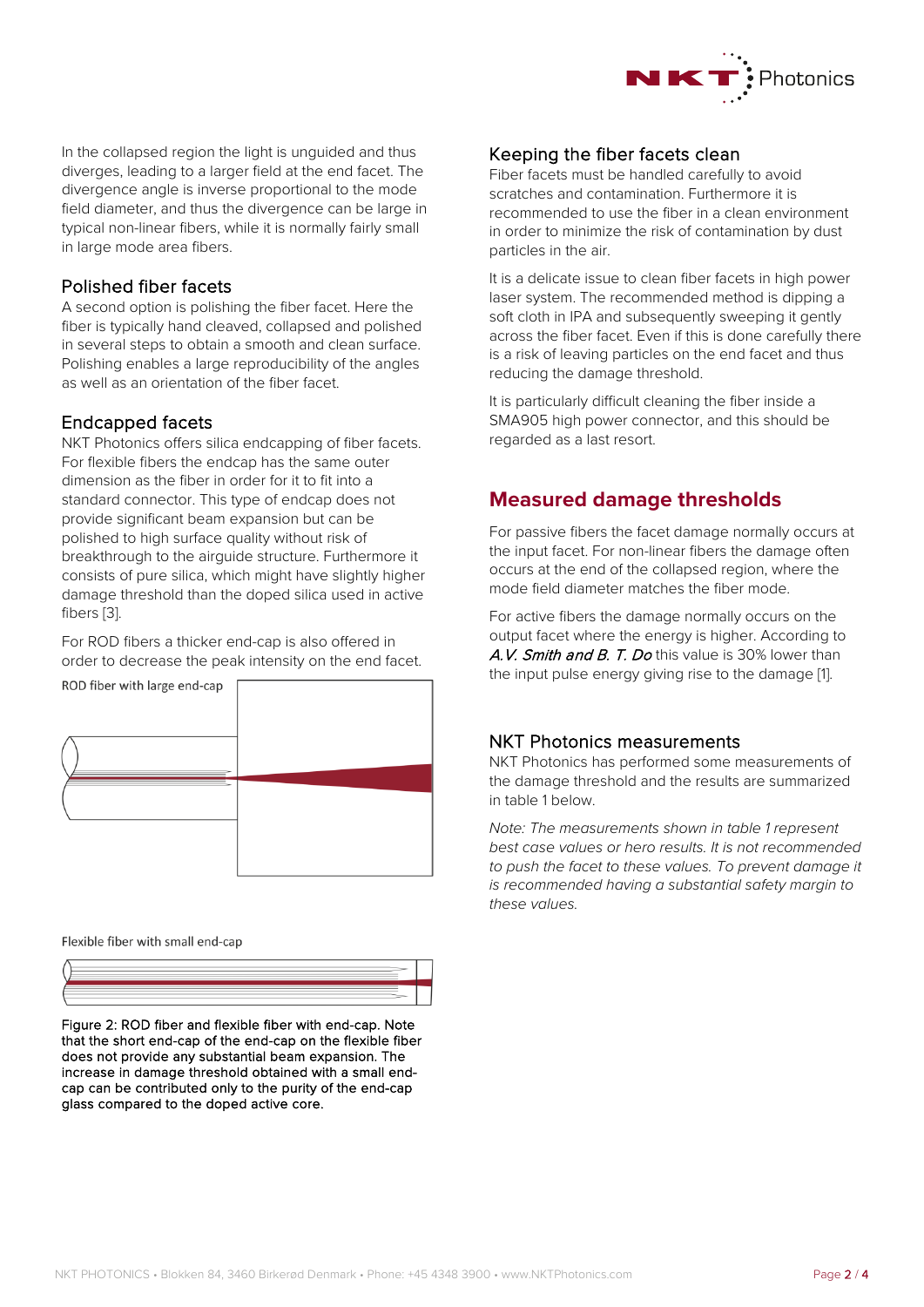

| <b>Product</b>                      | SC-5.0-1040              | DC-200/40-PZ-Yb  | DC-200/40-PZ-Yb           | DC-200/85-Yb-<br><b>ROD</b> | femtoWHITE 800            |
|-------------------------------------|--------------------------|------------------|---------------------------|-----------------------------|---------------------------|
| <b>Facet quality</b>                | Collapsed and<br>cleaved | Polished end-cap | Collapsed and<br>polished | Collapsed and<br>polished   | Collapsed and<br>polished |
| <b>MFD</b>                          | $4 \mu m$                | $29 \mu m$       | $29 \mu m$                | $60 \mu m$                  | $1.6 \mu m$               |
| <b>Spot size</b>                    | $30 \mu m$               | $30 \mu m$       | $30 \mu m$                | $60 \mu m$                  | $20 \mu m$                |
| <b>Wavelength</b>                   | 1064 nm                  | 1064 nm          | 1064 nm                   | 1064 nm                     | 800 nm                    |
| <b>Pulse length</b>                 | $1.2$ ns                 | 10 <sub>ns</sub> | 1 <sub>ns</sub>           | 10 <sub>ns</sub>            | $^{\sim}100$ fs           |
| Facet                               | Input                    | Output           | Output                    | Output                      | Input                     |
| <b>Measured</b><br>damage threshold | $15 \mu J$               | $1.2 \text{ mJ}$ | $^{\sim}$ 1 mJ            | $3-4$ mJ                    | $^{\sim}$ 10 nJ           |

Table 1: NKT Photonics measurements of damage threshold on some of our fibers.



Figure 3: Side view of damaged fiber facet on a polished endcap.



Figure 4: End view of a damaged facet

It should be noticed that there can be other damage mechanisms than facet damage. Examples include internal damage inside the fiber (fiber fuse) due to defects and interface damage between the fiber and endcap.

# **Typical causes of failure**

#### Self-pulsation in a laser setup:

In a laser set-up it is important to have sufficient feedback to the cavity to maintain lasing and clamp the optical gain. Typically at least 5-10% reflection is needed. If the feed-back is temporarily reduced, the gain will increase to very high levels, and the stored energy can self-release and cause irreversible damage to the fiber.

## Release of energy in an amplifier:

In an amplifier configuration it is critical to have sufficient input signal when activating the pump lasers. A pumped and unseeded fiber will store enough energy to destroy the fiber via self-pulsation (Qswitching). This can happen within milliseconds. These pulses can have very high peak power, and can damage both fiber facets and other equipment.

## SBS pulses:

Stimulated Brillouin scattering can be a problem when amplifying long pulses (typically >1 ns) in long fibers. In order to avoid this it is recommended to calculate the SBS thresholds of the system and monitor the system for SBS while increasing power. This can be monitored